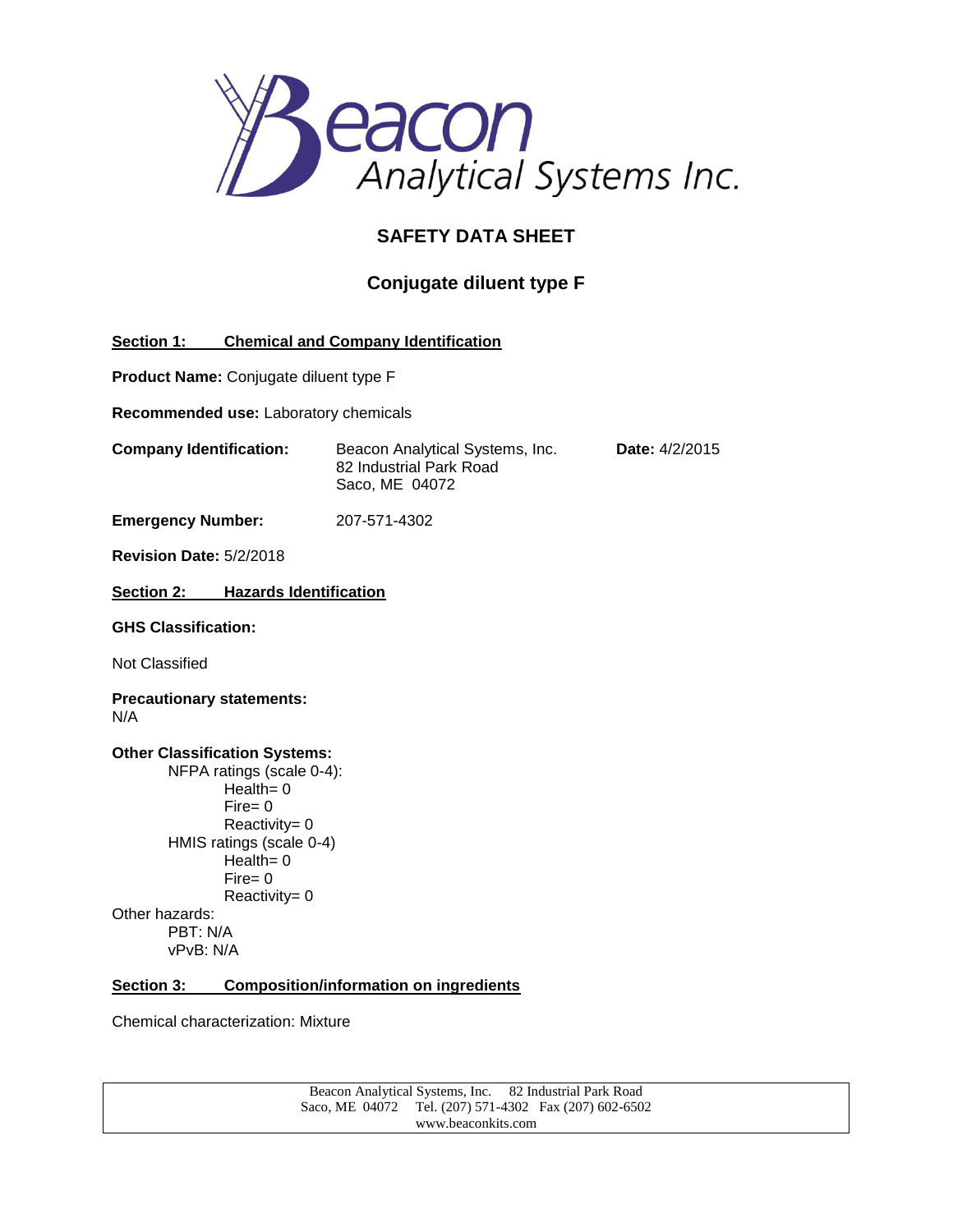Hazardous components:

Contains no hazardous ingredients at levels requiring disclosure.

## **Section 4: First Aid Measures**

- **General information:** Immediately remove any contaminated clothing.
- **If inhaled:** Remove to fresh air and seek medical advice.
- **In case of skin contact:** Immediately wash exposed skin with soap and copious amounts of water.
- **In case of eye contact:** Flush eyes with copious amounts of water for at least 15 minutes. Assure adequate flushing by separating the eyelids with fingers. Seek medical advice.
- **If ingested:** Rinse mouth thoroughly. Do not induce vomiting without advice from poison control center or medical professional. Seek medical attention if not feeling well.
- **Most important symptoms/effects, acute and delayed:** No information available.
- **Indication of immediate medical attention and special treatment needed:** No information available.

## **Section 5: Fire Fighting Measures**

- **Suitable extinguishing media:** N/A
- **Special hazards arising from substance or mixture:** N/A
- **Advice for firefighters:** N/A

# **Section 6: Accidental Release Measures**

- **Personal precautions, protective equipment and emergency procedures:** Evacuate and ventilate area. Only trained personnel should handle spill cleanup. Wash spill site after cleanup is complete. **Environmental precautions:**
	- Prevent entry into sewers and public water. Notify appropriate authorities if entry occurs.
- **Methods and materials for containment and cleaning up:** Contain any spills to prevent entry into water systems. Place cleanup materials into suitable container for disposal in accordance with regulations.

# **Section 7: Handling and Storage**

- **Precautions for safe handling:** Use appropriate protective equipment. Wash hands and other exposed areas after handling before eating, drinking or smoking, and when leaving work.
- **Conditions for safe storage, including any incompatibilities:** Store in a dry, cool, well ventilated place. Avoid elevated temperatures.
- **Requirements to be met by storerooms and receptacles:**  Keep container tightly closed. Store at 2-8 °C.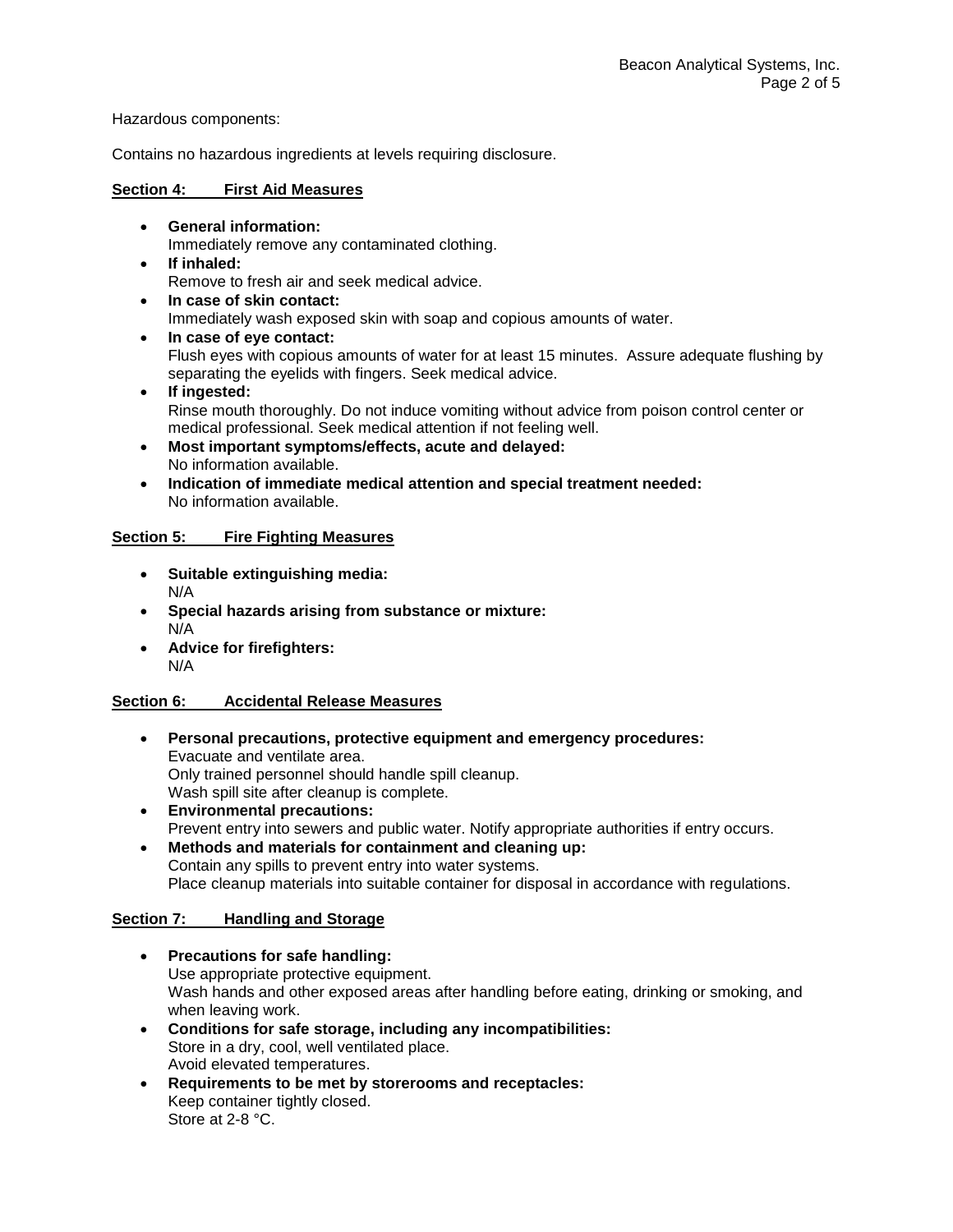- **Information about storage in one common storage facility:** No information available.
- **Further information about storage conditions:** No information available.

## **Section 8: Exposure Controls/Personal Protection**

- **Control Parameters Components with limit values that require monitoring at the workplace:** No information available. **Components with biological limit values:** No information available.
- **Appropriate engineering controls:**  Ensure adequate ventilation, especially in confined areas.
- **Individual protection measures: General protective and hygienic measures:** Keep away from food, beverages, and feed. Immediately remove any contaminated clothing. **Breathing equipment:** Where excessive vapor, mist, or dust may result, use NIOSH approved respiratory protection. **Eye Protection:** Wear safety glasses. Eyewash station. **Skin and body Protection:** Wear protective gloves. Lab coat.

### **Section 9: Physical and Chemical Properties**

- **Physical state:** Liquid
- **Color:** Amber
- **Odor:** No information available.
- **Odor threshold:** No information available.
- **pH:** Neutral
- **Melting point/range:** No information available.
- **Boiling point/range:** 100 °C
- **Flash point:** No information available.
- **Evaporation rate:** No information available.
- **Flammability (solid, gaseous):** No information available.
- **Upper/ Lower explosive limits:** Lower: No information available. Upper: No information available.
- **Vapor pressure (at 20 °C):** No information available.
- **Vapor density:** No information available.
- **Relative density:** No information available.
- **Solubility(ies):**
- Water: Fully miscible
- **Partition coefficient(n-octanol/water):** No information available.
- **Autoignition temperature:** No information available.
- **Decomposition temperature:** No information available.

### **Section 10: Stability and Reactivity**

- **Chemical Stability:** Stable under recommended storage and handling.
- **Possibility of hazardous reactions:**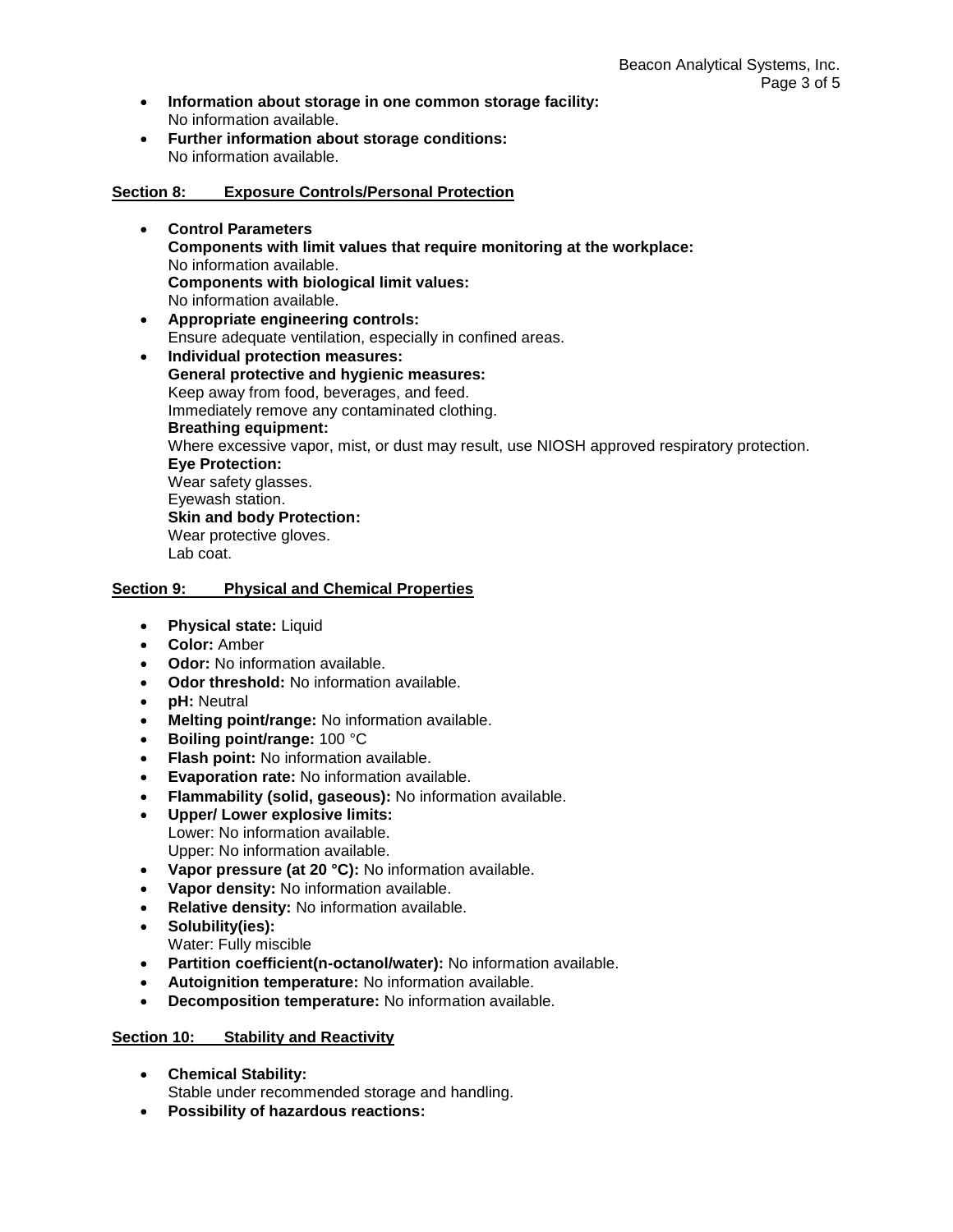None known.

- **Conditions to avoid:** Excess heat.
- **Incompatible materials:** None known.
- **Hazardous decomposition products:** None known.

## **Section 11: Toxicological Information**

To the best of our knowledge, the chemical, physical, and toxicological properties of this product have not been thoroughly investigated. The following refers to the hazardous ingredient(s) of the product. Other harmful effects cannot be excluded.

- **Acute toxicity LD/LC 50 values:** No information available.
- **Chronic Toxicity Irritation:** May cause eye and skin irritation. **Sensitization:** No information available. **Carcinogenicity:** No information available. **Mutagenic effects:** No information available. **Reproductive effects:** No information available. **Developmantal effects:** No information available. **Teratogenicity:** No information available.

### **Section 12: Ecological Information**

- **Aquatic toxicity:** No information available.
- **Terrestrial toxicity:** No information available.
- **Persistence and degradability:** No information available.
- **Bioaccumulative potential:** No information available.
- **Mobility in soil:** No information available.
- **Other adverse effects:** No information available.

## **Section 13: Disposal Considerations**

Dispose of material in accordance with federal, state, and local regulations. Do not allow product to be released into the environment.

# **Section 14: Transport Information**

**UN-Number DOT, ADR, ADN, IMDG, IATA:**